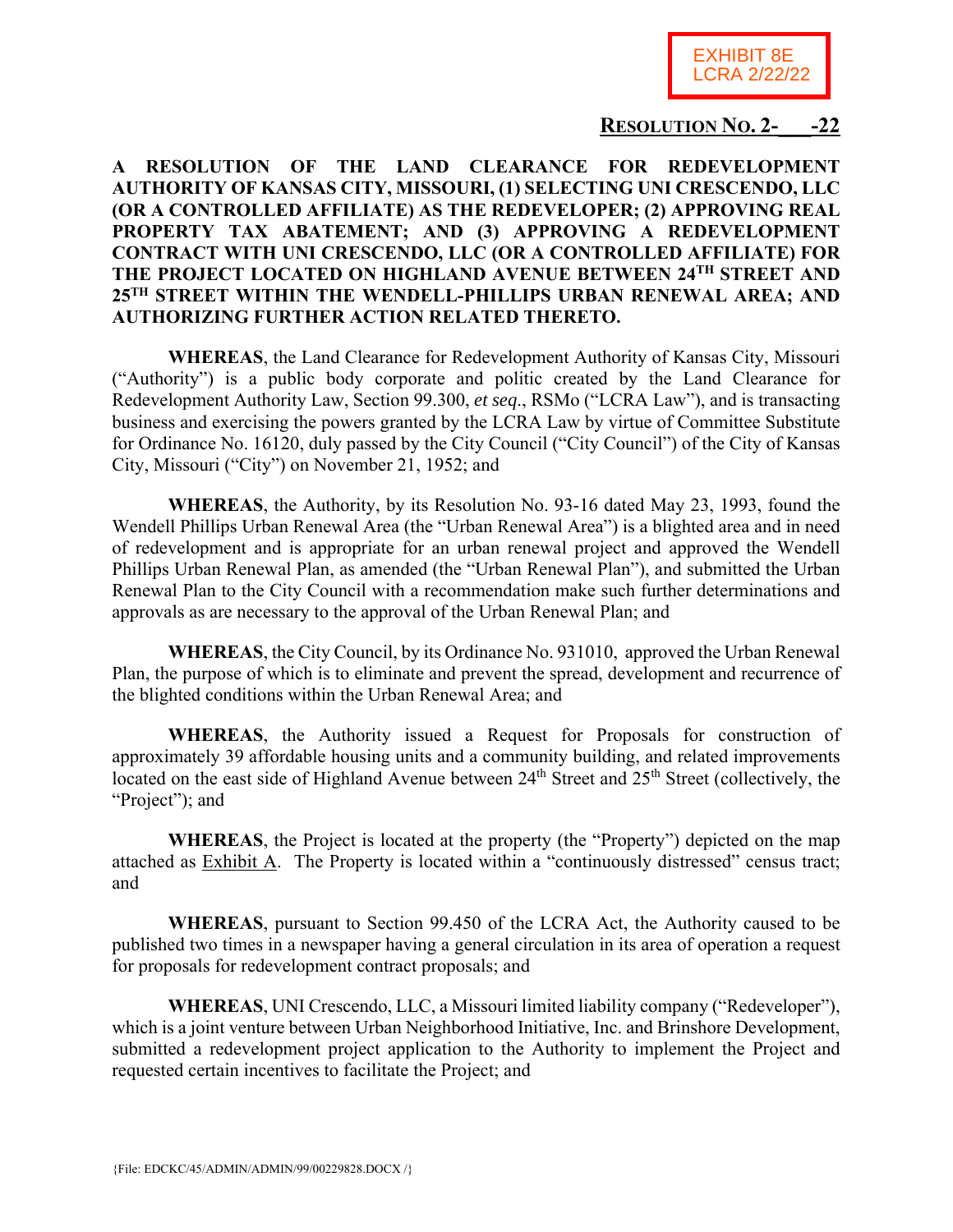**WHEREAS**, the Redeveloper has received a low-income housing tax credit allocation from the Missouri Housing Development Commission for the Project; and

**WHEREAS**, the Redeveloper's proposal states that all 39 of the units will be reserved for very low-income or moderate-income households as follows: (i) six units will be affordable at 30% of area median income ("AMI"); (ii) four units will be affordable at 40% AMI; (iii) seven units will be affordable at 50% AMI; (iv) thirteen units will be affordable at 60% AMI; (v) five units will be affordable at 70% AMI; and (vi) four units will be affordable at 80% AMI. The Redeveloper's proposal further states that the Project will include a mixture of one bedroom, two bedroom, and three bedroom units; and

**WHEREAS,** the Authority received no other redevelopment contract proposals to implement the Project; and

**WHEREAS**, the Authority desires to select the Redeveloper as the redeveloper to implement the Project and to approve incentives for the Project, subject to the terms and conditions of a sale/leaseback redevelopment contract and other agreements between the Authority and the Redeveloper.

**NOW, THEREFORE, BE IT RESOLVED** by the Board of Commissioners of the Land Clearance for Redevelopment Authority of Kansas City, Missouri, as follows:

**Section 1.** After evaluation of the redevelopment project application submitted to the Authority, the Authority hereby selects the Redeveloper (or a controlled affiliate) as the redeveloper for the Project.

**Section 2.** After evaluation of the Redeveloper's request for incentives, an internal financial review by Authority staff, the testimony of interested parties, and the Authority's staff recommendation, the Authority hereby approves the following Authority incentives for the Project, all for the purpose of eliminating blighting conditions found to exist in the Urban Renewal Area in accordance with the LCRA Law, subject to completion of the Project in accordance with the sale/leaseback and redevelopment contract and further subject to the terms and conditions of the Project financing documents to be negotiated and executed in furtherance of the Project:

- (a) sales tax exemption on construction materials (STECM);
- (b) acquire the Property and related improvements from the Redeveloper and lease the Property and related improvements back to the Redeveloper during the construction period to implement STECM, subject to such conditions or limitations as the Authority may require, including a PILOT payable during the construction period equal to the predevelopment real property taxes;
- (c) abatement of real property taxes (above predevelopment real property taxes) at 100% for Years 1-10, subject to such conditions or limitations as the Authority and the Redeveloper may negotiate;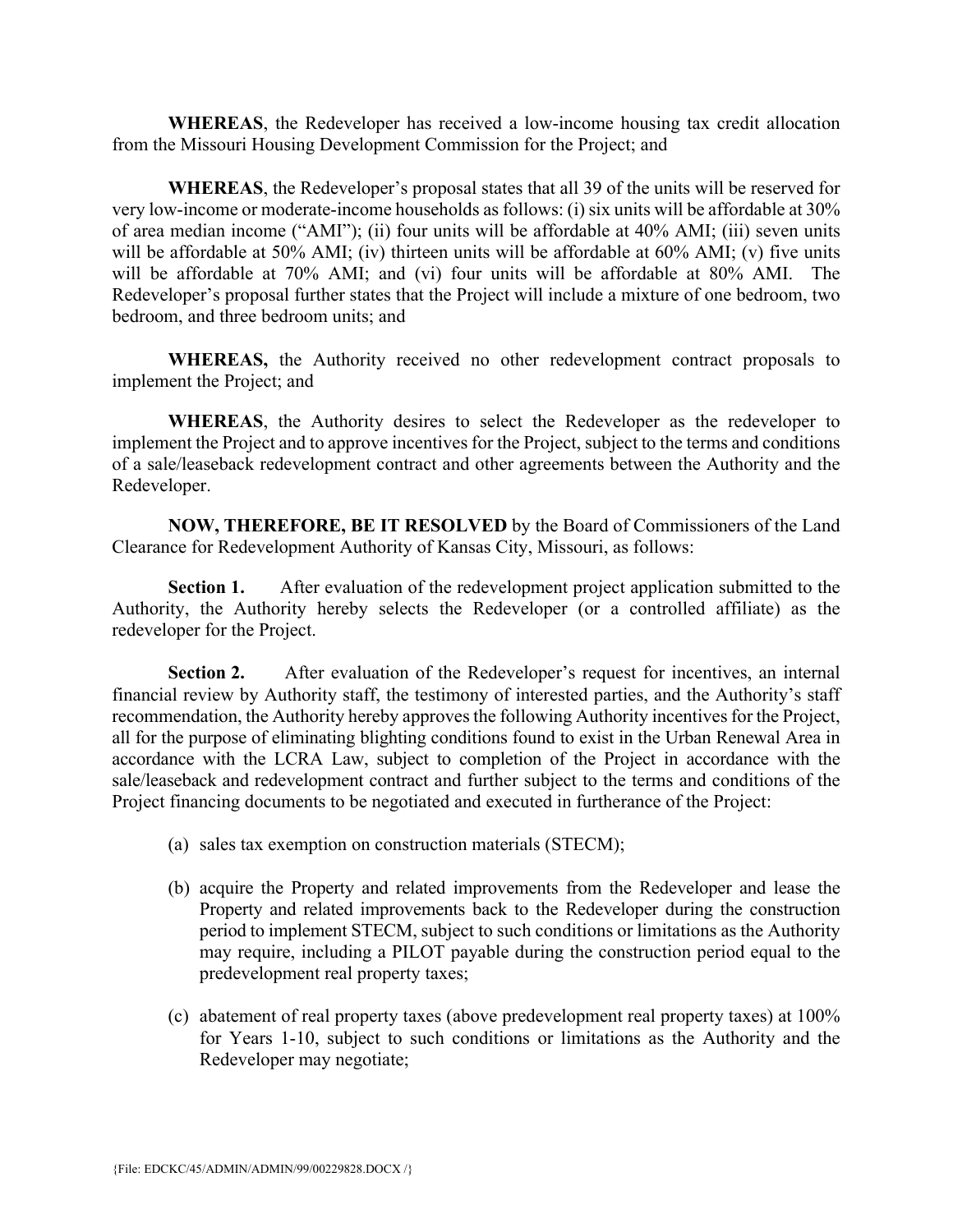- (d) obtain conventional mortgage financing or issuance of bonds necessary or incidental to the Project or to the granting and implementation of requested incentives, including preparation, negotiation, and implementation of all related contracts and documents; and
- (e) such other services necessary or desirable to undertake the Project.

**Section 3.** Each of the Chairman, Vice-Chairman and Executive Director, together with the staff and legal counsel of the Authority, is authorized and directed to draft and negotiate such redevelopment agreements, sale/leaseback agreements, bond financing documents, and such other agreements or documents as deemed necessary or desirable to implement the Authority incentives for the Project. The Project documents must be submitted to the Board of Commissioners for approval at a later meeting.

**Section 4.** Each of the Chairman, Vice-Chairman and Executive Director is authorized and directed to take all further action necessary to carry out the intent of this Resolution, but not limited to, notifying the City of the Authority's intent to enter into a redevelopment contract with the Redeveloper detailing the rights and obligations of the parties thereto for the construction and development of the Project.

**Section 5.** This Resolution shall take effect and be in full force immediately after its adoption by the Authority.

**ADOPTED** by the Land Clearance for Redevelopment Authority of Kansas City, Missouri this 22nd day of February, 2022.

> LAND CLEARANCE FOR REDEVELOPMENT AUTHORITY OF THE CITY OF KANSAS CITY

[SEAL]

By:

Rob Gardner, Chairman

ATTEST:

 $\overline{a}$ 

Daniel Moye, Secretary